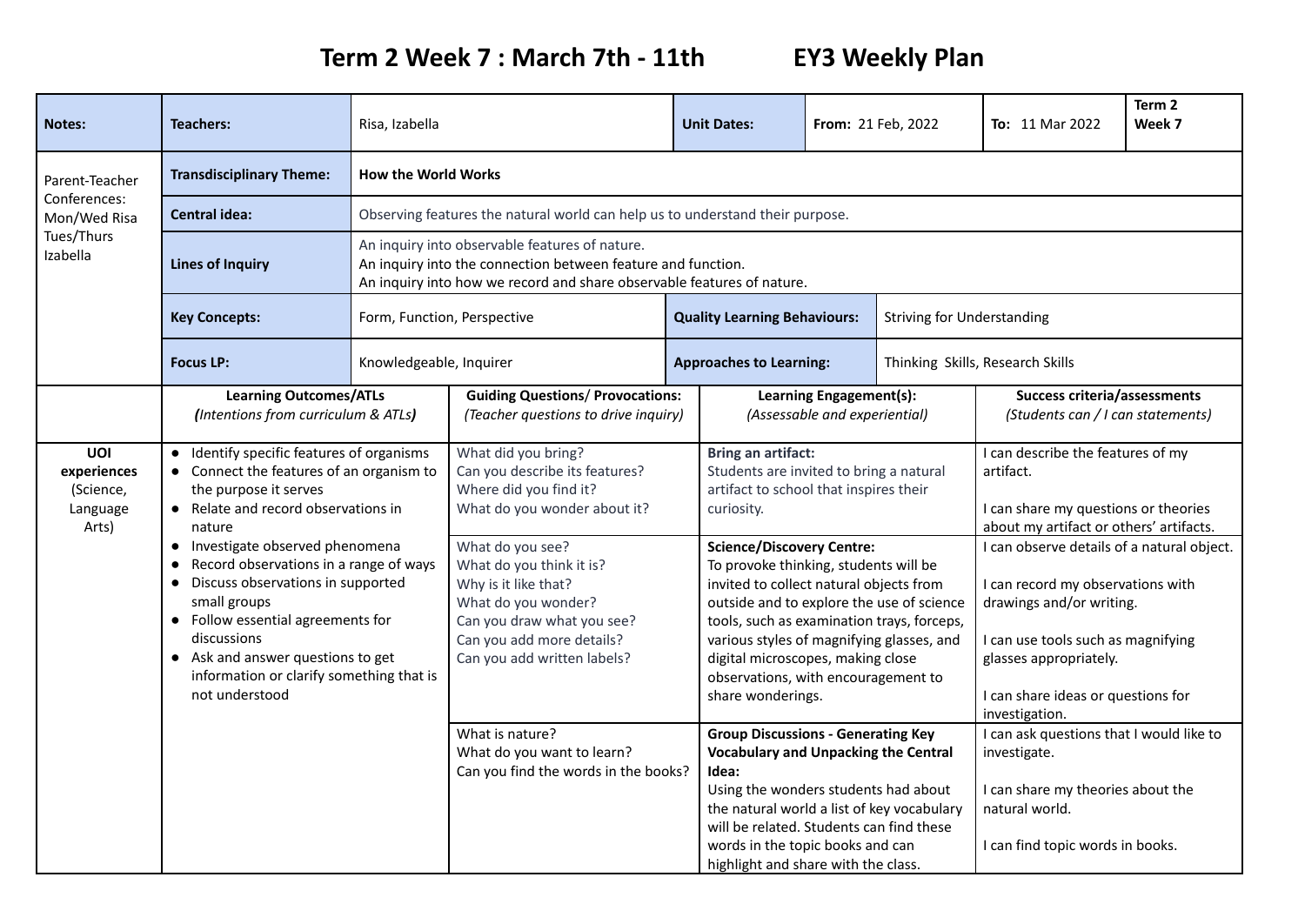|                                                    |                                                                                                                                                                                                                                                                                                                                                                                                                             |                                                                                                                                                                                                                                                 | Expose students to key vocabulary in the<br>LOI's observable, features, nature,<br>connection, function, record, share.<br>Unpacking the central idea - Observing<br>features of the natural world can help us<br>to understand their purpose.                                             |                                                                                                                                                                                                                               |
|----------------------------------------------------|-----------------------------------------------------------------------------------------------------------------------------------------------------------------------------------------------------------------------------------------------------------------------------------------------------------------------------------------------------------------------------------------------------------------------------|-------------------------------------------------------------------------------------------------------------------------------------------------------------------------------------------------------------------------------------------------|--------------------------------------------------------------------------------------------------------------------------------------------------------------------------------------------------------------------------------------------------------------------------------------------|-------------------------------------------------------------------------------------------------------------------------------------------------------------------------------------------------------------------------------|
| UOI<br>experiences<br>(Visual Arts,<br>Science)    | • Create artwork in response to a range<br>of stimuli<br>• Engage with and enjoy a variety of<br>visual arts experiences<br>• Sharpen their powers of observation<br>• Identify specific features of organisms<br>• Record observations in a range of ways<br>• Relate and record observations in<br>nature                                                                                                                 | What do you see?<br>How can you make that colour?<br>What shapes do you see?<br>Can you add more detail?                                                                                                                                        | <b>Art Centre:</b><br>Natural items, such as fruit, flowers,<br>butterflies, and snails will be set up in<br>the art room to inspire still life artwork.<br>Children will create paintings, drawings,<br>and sculptures from their observations.                                           | I can observe details.<br>I can create art inspired by my<br>observations.                                                                                                                                                    |
| UOI<br>experiences<br>(Drama,<br>Language<br>Arts) | • Engage in imaginative play using a<br>range of stimuli<br>• Create roles in response to props, sets,<br>costumes<br>• Value and develop imaginary roles or<br>situations<br>• Identify with characters through role<br>play development<br>• Use body language in mime and<br>role-play to communicate ideas and<br>feelings visually                                                                                     | What is wrong with your pet?<br>Can I make an appointment with the<br>vet?<br>Who would be at a vet clinic?<br>What character role will you play?                                                                                               | <b>Dramatic Play Centre:</b><br>The dramatic play area will be set up as a<br>veterinary clinic. Children will be<br>encouraged to use drawing and writing<br>to make appointments and to tell<br>describe their pet's problem.                                                            | I can use my imagination to role play.<br>I can use role-play to communicate.<br>I can create roles in response to a range<br>of stimuli.                                                                                     |
| <b>Stand-Alone</b><br>Math                         | Describe the rule for a pattern in a<br>$\bullet$<br>variety of ways<br>Identify a sequence of operations<br>l.<br>relating one set of numbers to another<br>set.<br>Select appropriate methods for<br>representing patterns, for example<br>using words, symbols and tables<br>• Understand that calendars can be used<br>to determine the date and to identify<br>and sequence days of the week and<br>months of the year | What is a pattern?<br>What will you use to create the<br>pattern?<br>Can you describe the pattern you<br>creatad?<br>How many days are in a week?<br>What is the day, month, year?<br>What number comes next?<br>How many days until [x event]? | <b>Patterns:</b><br>Students will create patterns using a<br>variety of objects such as numbers,<br>shapes, leaves, sticks, animals.<br>Calendar:<br>Students will engage with calendar<br>activities during morning meetings,<br>discussing the days of the week, months,<br>and numbers. | I can create a pattern.<br>I cah choose objects to create a<br>pattern.<br>I can describe the pattern.<br>I can identify and sequence the days of<br>the week.<br>I can talk about numbers as they relate<br>to the calendar. |